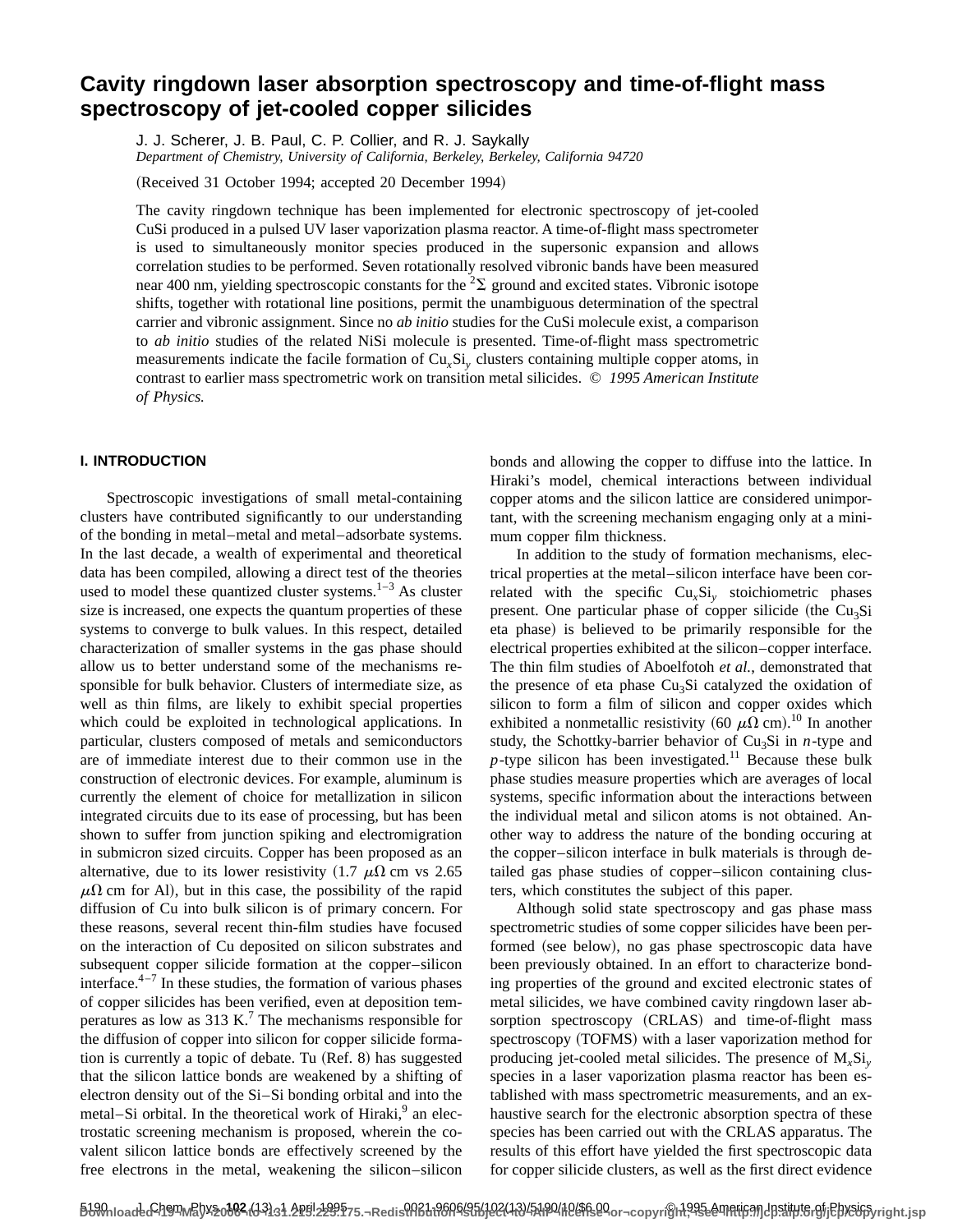for the existence of any molecular metal silicide cluster containing more than a single metal atom. Experimental methods currently employed to obtain the optical spectra of metal containing clusters include resonant two-photon ionization  $(R2PI),<sup>12</sup>$  laser induced fluorescence  $(LIF),<sup>13</sup>$  photodepletion spectroscopy, $14$  and cavity ringdown laser absorption spectroscopy (CRLAS).<sup>15</sup> Although highly sensitive and complimentary to the CRLAS method, the former techniques, commonly referred to as ''action'' techniques, rely on favorable dynamical events occurring in the molecule upon the absorption of a photon. In contrast, a direct absorption method such as CRLAS possesses the greatest degree of generality, and by comparison, only suffers from possible line broadening effects associated with short upper state lifetimes. However, to date, there is no evidence to suggest that detection of metal silicides with ''action'' techniques is impossible. Prior to our initial work in  $1989$ ,<sup>15</sup> direct absorption techniques had been effectively impossible to implement in this spectral region for the study of laser vaporized molecular beams, due to many factors. In this paper, we present the initial application of the CRLAS technique to the study of metal silicides with the first spectroscopic characterization of the gas phase CuSi molecule.

# **II. THEORETICAL STUDIES AND MOLECULAR ORBITAL CONSIDERATIONS**

There currently exists very little theoretical literature on molecular metal silicide systems. Although topological bonding models have been proposed for larger metal silicides which were seen in mass spectrometric experiments  $(M=Cr,$ Cu, Mo, W),  $^{16}$  these models are not applicable to the smaller clusters, which require detailed quantum mechanical treatments to accurately predict electronic state properties. To the best of our knowledge, only two molecular silicides, PdSi and NiSi, have been studied at the  $ab$  initio level.<sup>17-19</sup> Even though no *ab initio* studies have been carried out on CuSi, considerable insight can be inferred from the work on NiSi, owing to the approximate bonding similarities expected between Ni and Cu.

In the *ab initio* study by Shim and Gingerich, $18$  all electron Hartree–Fock (HF), configuration interaction (CI), and multiconfiguration self-consistent field (MCSCF) calculations were applied to the NiSi molecule, yielding predictions for the ground and low lying excited electronic states. Atomic configurations considered for the ground state of NiSi combined the  $3d^8 4s^2$  and  $3d^9 4s^1$  configurations of the Ni atom with the  $3s^2 3p^2$  configuration of Si. From these configurations, combinations of the  ${}^{3}D$  and  ${}^{3}F$  states of the Ni atom with the  ${}^{3}P$ ,  ${}^{1}D$ , and  ${}^{1}S$  states of the Si atom were considered. Similar to  $Ni<sub>2</sub>$  and NiCu, bonding in the NiSi molecule was predicted to occur only when the Ni atom was promoted from its atomic ground state  $(3d<sup>8</sup>4s<sup>2</sup>)$  configuration to the  $3d^9 4s^1$  level.<sup>20,21</sup> The resultant molecular ground state was predicted to have  ${}^{1}\Sigma^{+}$  symmetry with  $\sigma$  and  $\pi$ bonds formed by combining the Ni  $4s\sigma$  electron with the Si  $3p\sigma$  electron and the Ni  $3d\pi$  hole with the Si  $3p\pi$  electron, respectively. In addition, 18 electronic states were predicted to lie within 1 eV of the ground state, due largely to the *d*-hole of the nickel atom. The equilibrium bond length predicted for the  ${}^{1}\Sigma^{+}$  ground state was 2.228 Å, with a vibrational frequency of 313  $\text{cm}^{-1}$  and a well depth of 1.07 eV. In the theoretical study of the NiSi molecule by Haberlandt,<sup>19</sup> similar results were obtained. Again, the ground state was predicted to be  ${}^{1}\Sigma^{+}$ , with an equilibrium bond length of 2.24 Å, a vibrational frequency of 303 cm<sup>-1</sup>, and a binding energy of 1.89 eV. In addition to the ground state predictions, 10 electronic states were predicted within 1 eV of the ground state, again, due primarily to *d*-orbital promotions of the Ni atom. Unfortunately, no experimental data exist to support these predictions, although the experimental results of the present CuSi work are qualitatively in agreement with the predictions for NiSi.

A first order description of the ground state bonding in the CuSi diatom involves combining ground state Cu atoms  $(3d^{10}4s^1)$  with the  $3s^23p^2$  configuration of Si. The reason for considering only the  $3d^{10}4s^1$  configuration of the copper atom is justified by the fact that copper has been shown to readily form chemical bonds in this state (e.g.,  $Cu_2$ ,  $Cu_3$ , CuNi, CuAg, etc.). $2,21,22$  In the Russell–Saunders coupling limit, this amounts to finding the states resulting from combining <sup>2</sup>*S* Cu atom with <sup>3</sup>*P*, <sup>1</sup>*D*, and <sup>1</sup>*S* states of the Si atom. States resulting from the combination of <sup>2</sup>S and <sup>3</sup>P terms (in order of increasing energy) are of  ${}^{2}\Sigma$ ,  ${}^{2}\Pi$ ,  ${}^{4}\Sigma$ , and  ${}^{4}\Pi$ symmetry.23 Similarly, possible states resulting from the <sup>2</sup>*S* and <sup>1</sup>D combination possess <sup>2</sup> $\Sigma$ , <sup>2</sup> $\Pi$ , and <sup>2</sup> $\Delta$  symmetry, while those resulting from the addition of  ${}^{2}S$  and  ${}^{1}S$  atomic states produce only a  ${}^{2}\Sigma$  state. Since the ground state of Si is <sup>3</sup>P, it is apparent that the most likely candidate for the ground state of the CuSi molecule is a state of  ${}^{2}\Sigma$  symmetry, with the chemical bonding composed primarily of a single  $\sigma$ bond. This would suggest that the bond length and vibrational frequency of CuSi should be similar to those predicted for the NiSi diatom.<sup>18,19</sup> These intuitive models are supported by the molecular constants extracted in this spectroscopic study and will be discussed in more detail later in this paper.

## **III. EXPERIMENT**

#### **A. Cavity ringdown laser absorption spectroscopy**

In the pulsed cavity ringdown technique, first developed by O'Keefe and Deacon in 1987 for the determination of mirror reflectivities, $^{24}$  molecular absorption is deconvoluted from the measured photon decay time of a high finesse optical cavity which is injected with short pulses of laser light. The high sensitivity of this technique was demonstrated by measuring doubly forbidden transitions in molecular oxygen. Since our first application of the cavity ringdown technique to the study of pulsed molecular beams,<sup>15</sup> several other groups<sup>25,26</sup> have employed the technique for various purposes, including adaptation to kinetics studies<sup>27</sup> and the spectroscopy of OH in flames. $28$ 

In the simplest picture of the CRLAS technique, a two mirror cavity is injected with a pulse of narrow band laser light with a coherence length shorter than the mirror spacing. The trapped light makes many traversals of the cavity, with a small fraction of the light transmitting through the exit mirror with each pass. The intensity of the transmitted light at the exit mirror is monitored with a photomultiplier, which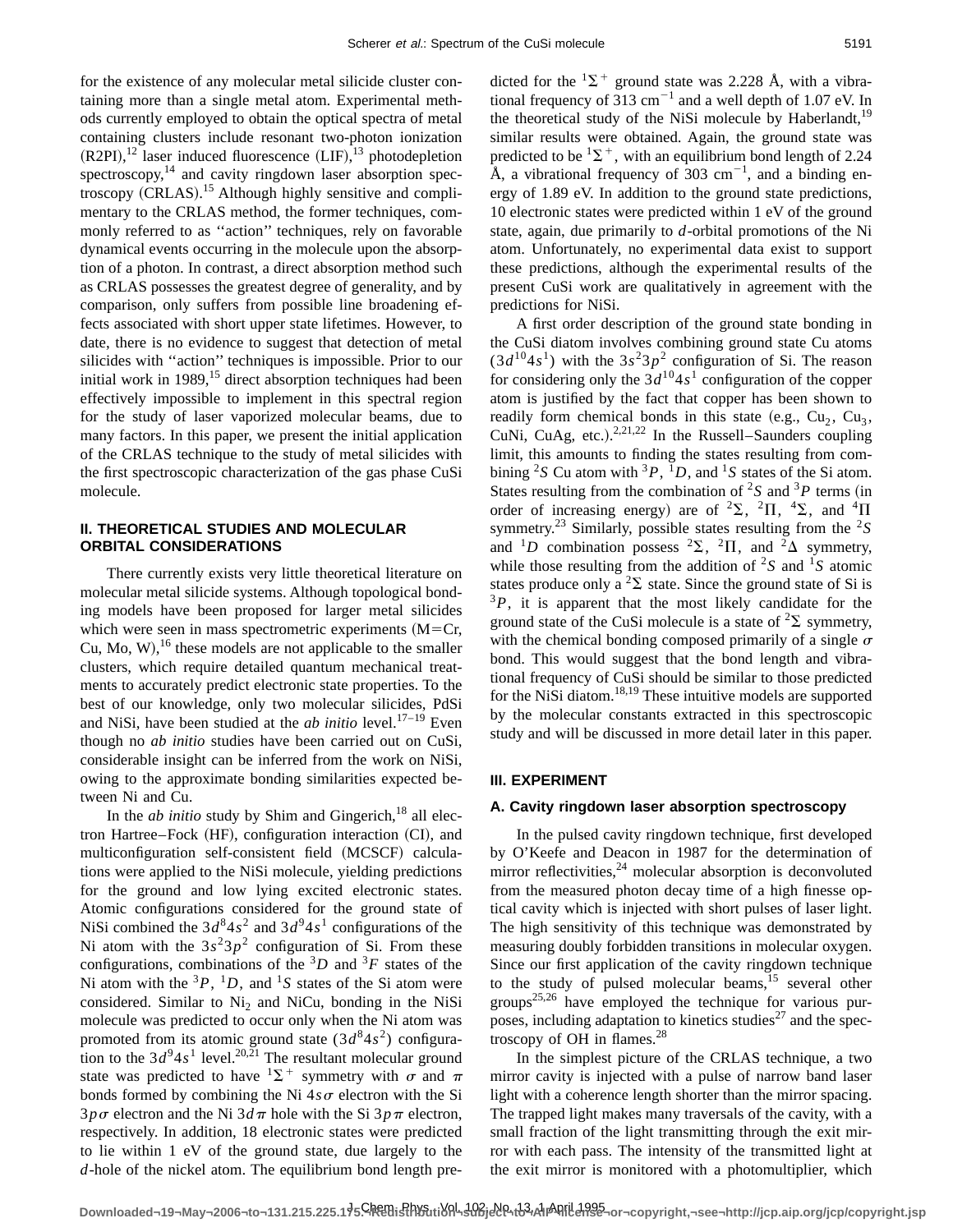

FIG. 1. In the short pulse limit, discrete pulses of light spaced 2*L*/*c* apart exit the cavity. The peak intensities of the successive pulses are fit to a first order exponential. Typical ringdown decays consist of ten thousand such pulses.

sees a series of pulses of decreasing intensity spaced in time by the round trip time  $(2L/c)$  of the cavity, as depicted in Fig. 1. Because the amount of light which transmits through the exit mirror is linearly proportional to the amount of light still trapped inside the cavity, the intensity decay envelope of the successive peaks follows a simple first order exponential expression

$$
I(t) = I_0 e^{(-Tt2L/c)},\tag{1}
$$

where *T* is the transmission coefficient of the cavity, *L* is the cavity mirror spacing, and *t* is time. Measurement of the cavity "ringdown" time  $(t,$  wherein  $I = I_0 e^{-1}$  allows the transmissivity of (or absorption inside) the cavity to be determined, if the mirror spacing (cavity length) is known. This cavity ''transmissivity'' represents the total losses experienced by the light pulse while traversing the cavity, including mirror transmissivity, optical scattering, mirror coating absorption, and molecular absorption for species located between the two mirrors. Measurement of the cavity ''ringdown time'' at a given wavelength gives a direct measurement of the total losses experienced by the circulating light over a single cavity round trip pass. A plot of cavity losses vs wavelength allows an absorption spectrum to be obtained for species placed in the cavity. Accurate relative absorption intensities for molecular transitions (in the limit of weak absorption) are readily determined by comparing cavity losses with and without the sample present.

Because each laser pulse constitutes an independent measurement of the ringdown time, the CRLAS technique is relatively insensitive to the large power fluctuations exhibited by pulsed dye lasers. Additionally, extremely high levels of sensitivity can be achieved with a relatively lenient constraint on how precisely the decay time is determined. In practice, higher mirror reflectivity leads to a higher achievable sensitivity, due to the fact that the fractional error in the ringdown time decreases with increased reflectivity. In Table I, the sensitivity of the CRLAS technique is calculated for different mirror reflectivities for various degrees of uncertainty in the measured ringdown decay time. Typically, the highly reflective mirrors have a usable bandwidth of approximately  $\pm 10\%$  of the wavelength at their maximum reflectivity. From this table, it is evident that mirror reflectivity and precision in the measurement of the ringdown time combine to dictate the theoretical sensitivity in CRLAS, with a fractional absorption of better than 1 ppm easily realized. It is important to note, however, that in these molecular beam studies, the theoretical sensitivity limit of our present apparatus  $({\sim}5\times10^{-8}$  fractional absorption) is not realized primarily because of the optical scattering encountered by the circulating laser light in the dense laser vaporized plasma. It is also worth noting that with the laser power  $(3 \text{ mJ})$  used in these studies, we are still many orders of magnitude away from the shot noise limit, contrary to conclusions implied in a recent study.<sup>25</sup> This is easily shown by considering the uncertainty associated with a single pulse of light (see Fig. 1) as it exits the cavity and impinges on the photomultiplier. For our excimer-pumped dye laser (Lumonics 864T+Lambda FL3002E), a 15 ns pulse consisting of  $\sim 10^{16}$  photons is produced, with  $10<sup>8</sup>$  photons reaching the detector in the first pass through the cavity. At the cavity ringdown time,  $\sim 3 \times 10^{7}$ photons strike the detector in 15 ns, leading to a shot noise limit of  $\sim 5 \times 10^{-3}$  in the last pulse as it exits the cavity. Because the measurement of the ringdown time consists of thousands of such pulses, this small uncertainty in the *amplitude* of a single pulse is insignificant to the overall precision of the ringdown *time* determination. Shot noise would only limit sensitivity in the case where extremely low power lasers (submicrojoule) were used.

Because the CRLAS technique is a direct absorption method and therefore governed by Beer's law, high cluster densities in the probe region are desirable. Hence, the signal to noise ratio obtained in these studies is limited principally by the ability to produce the desired cluster vs the tendency to form very large clusters which are more likely to scatter light in a nonresonant process such as Rayleigh scattering. Because the process of Rayleigh scattering scales as the

TABLE I. Theoretical sensitivity limits for the CRLAS technique as a function of mirror reflectivity and ringdown time determination. Because measurement of the decay time only allows determination of the total cavity losses, the ability to discriminate background mirror losses from sample absorption sets an upper limit to the technique sensitivity. This ability is limited by the precision and accuracy of the cavity ringdown time measurement.

| Mirror<br>reflectivity | No. of passes<br>to $e^{-1}$ | Time constant<br>to $1\%$ | Time constant<br>to $2\%$ | Time constant<br>to $3%$ | Time constant<br>to $10\%$ |
|------------------------|------------------------------|---------------------------|---------------------------|--------------------------|----------------------------|
| 0.9950                 | 100                          | $\pm 5.05 \times 10^{-5}$ | $\pm 1.02 \times 10^{-4}$ | $\pm 1.5 \times 10^{-4}$ | $\pm 5.5 \times 10^{-4}$   |
| 0.9990                 | 500                          | $1.1 \times 10^{-5}$      | $2.04 \times 10^{-5}$     | $3.0 \times 10^{-5}$     | $1.1 \times 10^{-4}$       |
| 0.9995                 | 1 000                        | $5.05 \times 10^{-5}$     | $1.02 \times 10^{-5}$     | $1.5 \times 10^{-5}$     | $5.5 \times 10^{-5}$       |
| 0.9999                 | 5 0 0 0                      | $1.1 \times 10^{-6}$      | $2.04 \times 10^{-6}$     | $3.0 \times 10^{-6}$     | $1.1 \times 10^{-5}$       |
| 0.999 95               | 10 000                       | $5.05 \times 10^{-7}$     | $1.02 \times 10^{-6}$     | $1.5 \times 10^{-6}$     | $5.5 \times 10^{-6}$       |
| 0.999 99               | 50 000                       | $1.1 \times 10^{-7}$      | $2.04 \times 10^{-7}$     | $3.0 \times 10^{-7}$     | $1.1 \times 10^{-6}$       |

Downloaded¬19¬May¬2006¬to¬131.215.225.175<del>.</del>\RettisRhySutiYA¬sUSje\\P-t53.AIARFikeN99-or¬copyright,¬see¬http://jcp.aip.org/jcp/copyright.jsp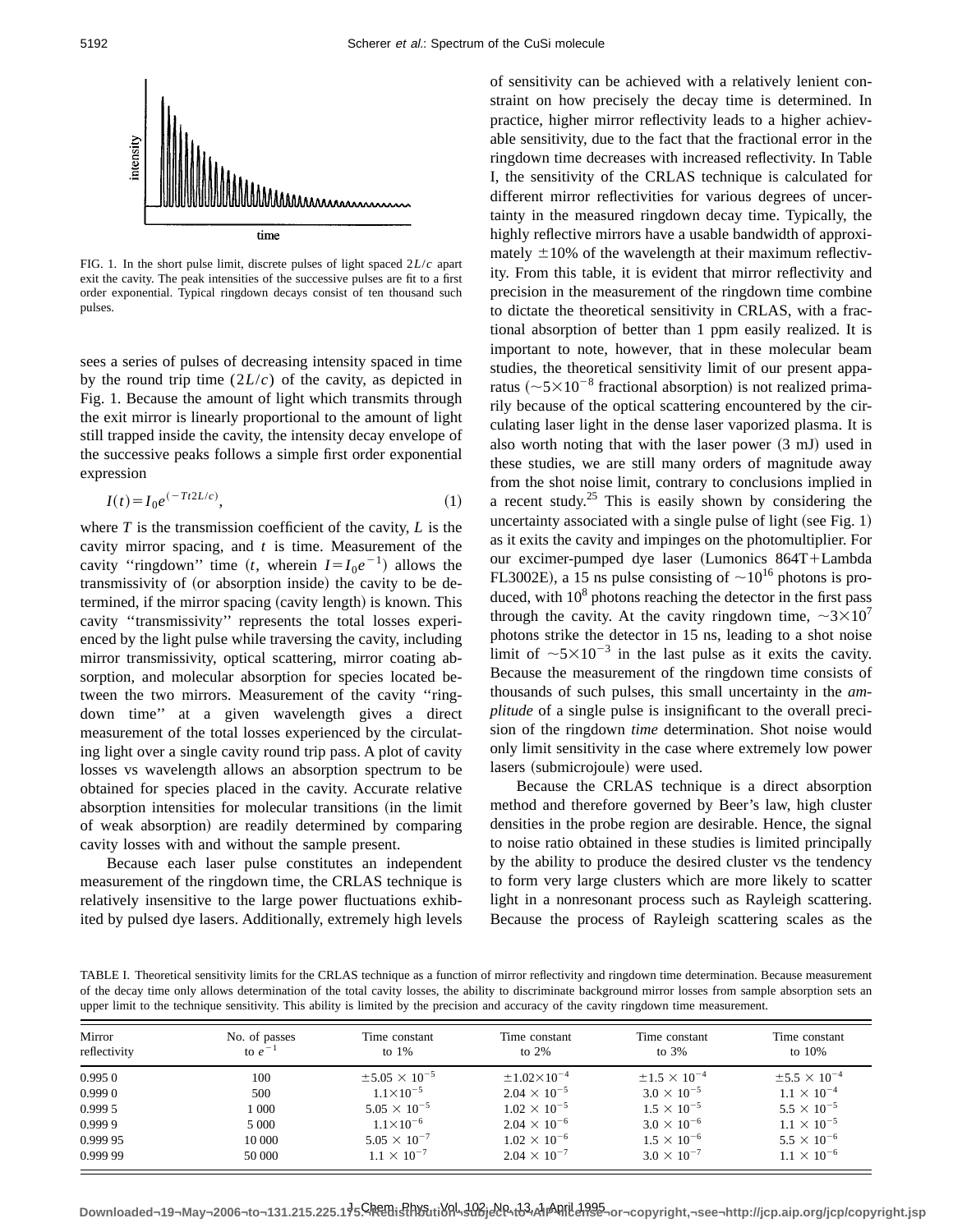



FIG. 2. Berkeley CRLAS/TOFMS apparatus. A laser vaporized pulsed molecular beam of metal clusters is generated in a vacuum chamber and perpendicularly intersected by the laser pulse train. The ringdown decay is timed to coincide with the transient molecular beam and is monitored with a photomultiplier. The decay waveform is digitized and transferred to a PC for calculation of the molecular absorption at each laser wavelength. Neutral species in the molecular beam are monitored with a differentially pumped time of flight mass spectrometer. The design allows *in situ* mass spectrometric measurements to be made while monitoring absorption spectra.

fourth power of the frequency, $29$  background source "noise" is substantially worse at shorter wavelengths, as in the present study. A critical review of the CRLAS technique in its past and current forms, with emphasis on sensitivity considerations and possible future configurations is beyond the scope of this paper but is presented in a forthcoming review.<sup>30</sup>

The Berkeley cavity ringdown laser absorption spectrometer and time-of-flight mass spectrometer (TOFMS) are diagrammed in Fig. 2. The experimental design incorporates three stages of differential pumping, consisting of a main source chamber evacuated by a large Roots pump  $(2500 \text{ cfm})$ Edwards EH4200), and two regions pumped by small diffusion pumps (Varian VHS6). Each of the three regions are separated by electroformed molecular beam skimmers each having a 2 mm orifice (Beam Dynamics). The CRLAS experiment is performed in the source chamber, where an average background pressure of 50 mTorr is maintained with the molecular beam operating at 20 Hz. Background pressure in the ionization region of the TOFMS is maintained at  $\sim$  5 $\times$ 10<sup>-7</sup> Torr. This tandem design allows in-situ mass spectrometric characterization of the supersonic molecular beam while simultaneously obtaining absorption spectra with the CRLAS spectrometer.

Copper silicide cluster production is achieved by laser vaporization of a copper rod in a modified Smalley-type source.<sup>31</sup> Approximately 200 mJ of 248 nm excimer laser light (Questek model v $\beta$ ) is focused through the exit slit of a fan-shaped nozzle (tapered to a  $2$  mm hole) to a 1 mm spot onto a continuously rotating and translating Cu rod, while a pulse of He carrier gas  $(120 \text{ psi})$  seeded with  $\sim 0.2\%$  silane passes over the vaporization region. Cylinders of varying silane concentration, ranging from 2% to 0.2%, were prepared to quantitatively study concentration effects on cluster production. The vaporization and dehydrogenation processes produce bare metal clusters, metal silicides, and pure silicon clusters which cool as they expand into the evacuated chamber. The relative abundances of the species produced are monitored with the mass spectrometer and found to be extremely sensitive to source parameters and silane concentration in the carrier gas. Maximum copper silicide production is achieved for a plasma which is largely invisible to the naked eye, while a decrease of the silane content in the gas mixture returns the copper plasma to its characteristic bright green color. One to three nozzle diameters downstream of the source exit slit, the molecular beam is intersected perpendicularly by the ringdown laser pulse train at the center of the two mirror cavity.

Proper timing of the ringdown laser pulse with respect to the transient molecular beam assures maximum temporal overlap between the two events. In fact, one of the primary advantages of employing CRLAS for pulsed molecular beams is the similar time scales of both the molecular beam and ringdown events  $(5-25 \mu s)$ , allowing a probe duty cycle near unity to be achieved. The injected laser pulse consists of a few mJ of narrow band  $(0.04 \text{ cm}^{-1})$  excimer pumped dye laser light, the  $TEM_{00}$  component of which is coupled to the cavity with the use of a simple telescope. Roughly 1 part in  $10<sup>8</sup>$  of this light passes through the exit mirror of the cavity and is detected with a photomultiplier (Hammamatsu R912). Because the coherence length of the injection laser is short compared to the 0.5 m mirror spacing  $(a \ 0.04 \ cm^{-1})$  bandwidth gives a  $\sim$ 4 cm coherence length) and the intensity variation of the input pulse is erratic, longitudinal mode competition in the cavity is essentially random,  $32$  with no e´talon effects seen at the photomultiplier. This fact means that our first-order picture of the ringdown decay is applicable, i.e., the light trapped in the cavity is essentially particlelike and undergoes a first-order exponential decay. The resultant ringdown decay waveform is amplified, digitized with a 12-bit, 20 MHz transient digitizer, and sent to a computer for analysis. Typically, 16 laser shots are averaged per wavelength in order to reduce noise introduced by fluctuations in the pulsed molecular beam. In these studies, two sets of highly reflective dielectric mirrors with a 6 m radius of curvature are used to cover the UV–VIS region  $(420-380)$ nm). In the data presented here, base line variation of the mirror reflectivities is subtracted, and molecular absorption is plotted per single pass.

#### **B. Time-of-flight mass spectrometer**

Coupled to our CRLAS apparatus is a Wiley–Mclaren<sup>33</sup> type time-of-flight mass spectrometer (TOFMS). Photoionization of the neutrals in the last pumping stage is achieved in these copper silicide studies with the unfocused third har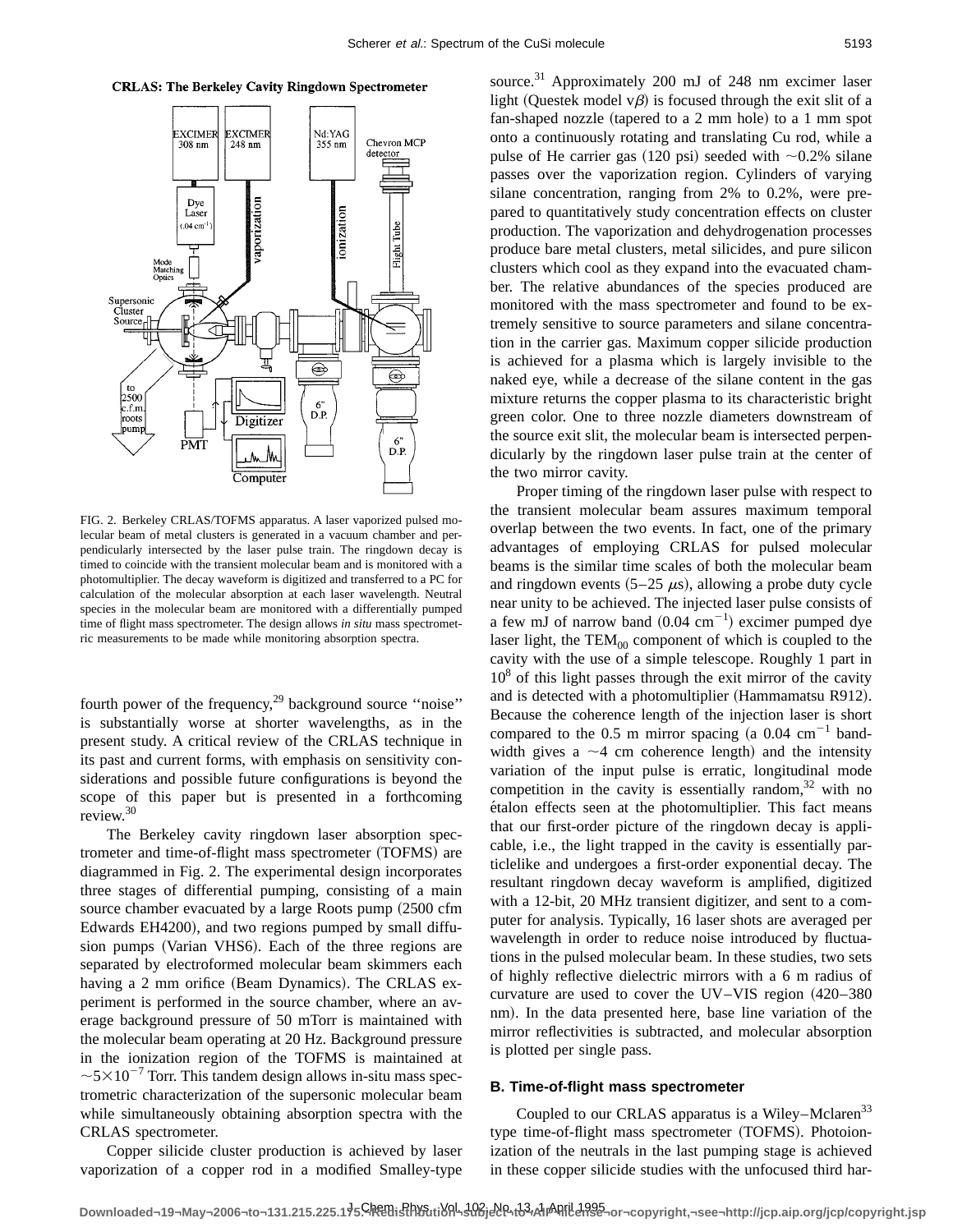monic  $(355 \text{ nm})$  output of a pulsed Nd:YAG laser  $(Con$ tinuum NY61) operating at 20 Hz. The resultant cations are extracted at right angles to the molecular beam and accelerated to 4 keV. A pair of variable voltage deflectors are used to cancel the beam energy and an Einzel lens is employed to enhance focusing of the ions onto 2 in. dual microchannel plates (Galileo  $#40/25$ ) located at the end of a 1.3 m field free flight tube. The microchannel plate ion optics incorporate a special impedance-matched  $50\Omega$  anode assembly which minimizes ringing. $34$  The output of the MCP assembly is fed directly into a 500 Msample/s, 500 MHz input bandwidth digital storage oscilloscope (Tektronix TDS524A). The resultant time-of-flight spectrum is transferred to a computer for calibration and calculation of molecular masses. Mass resolution of the system is 350, allowing the various isotopic combinations of the copper containing clusters to be resolved. This tandem design allows characterization of the molecular beam under a variety of source conditions, and greatly aids in maximizing cluster concentrations. In addition, correlation studies can be performed by simultaneously monitoring direct absorption and mass spectra. This procedure is particularly useful in identifying oxide and nitride spectral carriers in rapid low resolution CRLAS scans. For example, the addition of trace amounts of  $O_2$  and  $N_2$  to our carrier gas produces large increases in the abundances of metal oxides and nitrides, as well as the intensities of the associated CRLAS spectra. Similarly, monitoring mass spectra while varying silane addition indicates whether a particular unknown absorption feature contains silicon (or possibly hydrogen). Although photofragmentation of cluster photoions can hamper these studies, we have found them to yield qualitatively reliable means of eliminating certain species as carriers when unresolved, diffuse absorption spectra are obtained. In the present study, the mass spectrometer was initially used to determine the presence of both copper and silicon in the spectral carrier. This was done by vaporizing different metals in the presence of various gas mixtures. These qualitative studies were later confirmed by direct assignment of the spectroscopic signature evident in the absorption spectra. The frequencies of CRLAS spectra in these copper silicide studies were calibrated with the well-known spectra of SiH (Ref. 35) and  $Si<sub>2</sub>$  (Ref. 36) that occur in this spectral region.

#### **IV. RESULTS AND DISCUSSION**

# **A. Copper silicides: TOFMS**

Copper silicide molecular beam studies were first carried out in the mass spectrometric experiments of Beck. $37,38$  In that work, metal silicides of chromium, tungsten, molybdenum, and copper were produced in a supersonic expansion and probed with a time-of-flight mass spectrometer employing 157 nm or 193 nm photoionization. Copper silicides were produced using one of three different methods. The first employed a Smalley-type laser vaporization source wherein laser ablated silicon was entrained in a He carrier gas which was seeded with a volatile copper carbonyl compound. The second method involved vaporization of a silicon rod which had a thin layer of copper vacuum deposited upon it in a



FIG. 3. (a),(b) TOFMS of jet-cooled copper silicides formed in a laser vaporization plasma reactor, where the effects of silane concentration on cluster production is displayed. In  $(a)$ , a silane concentration of 0.2% (He balance) is used, leading to metal silicide formation. In  $(b)$ , the silane concentration is increased to 1%, almost eliminating the metal containing species in favor of the production of pure silicon clusters. In both cases, vaporization energy, carrier gas pressure, and photoionization (355 nm) conditions are identical. The peaks labeled with asterisks are due to photoionization of residual hydrocarbons present in the ionization region.

crosshatch pattern. The final method, which yielded the best copper silicide signals, involved vaporization of a copper rod in the presence of a He carrier gas seeded with trace amounts of silane (which were not specified). Dehydrogenation of the silane in the metal plasma produced free silicon which then reacted in the throat of the source nozzle to produce clusters. Dominant clusters detected in this study consisted of Cu*x*Si*<sup>y</sup>* containing only a single copper atom, and between six and sixteen silicon atoms. In fact, no species with  $x > 1$  or  $y < 6$ were observed at all. Photoionization laser wavelength and fluence dependencies suggested that the metal silicide species did not undergo significant photofragmentation, in contrast to the known fragmentation of pure silicon cluster ions, indicating that the lack of species with  $x > 1$  was not a result of fragmentation of larger clusters. Beck interpreted these results as a manifestation of the ability of a single copper atom to react with a large number of silicon atoms. Since that work, theories have been proposed to explain Beck's findings based on qualitative bonding models, suggesting that highly symmetric polyhedral clusters are formed.<sup>16</sup>

Time-of-flight mass spectra of copper silicides produced in our silane-seeded laser vaporization plasma reactor source are shown in Figs.  $3(a)$  and  $3(b)$ , where the effect of silane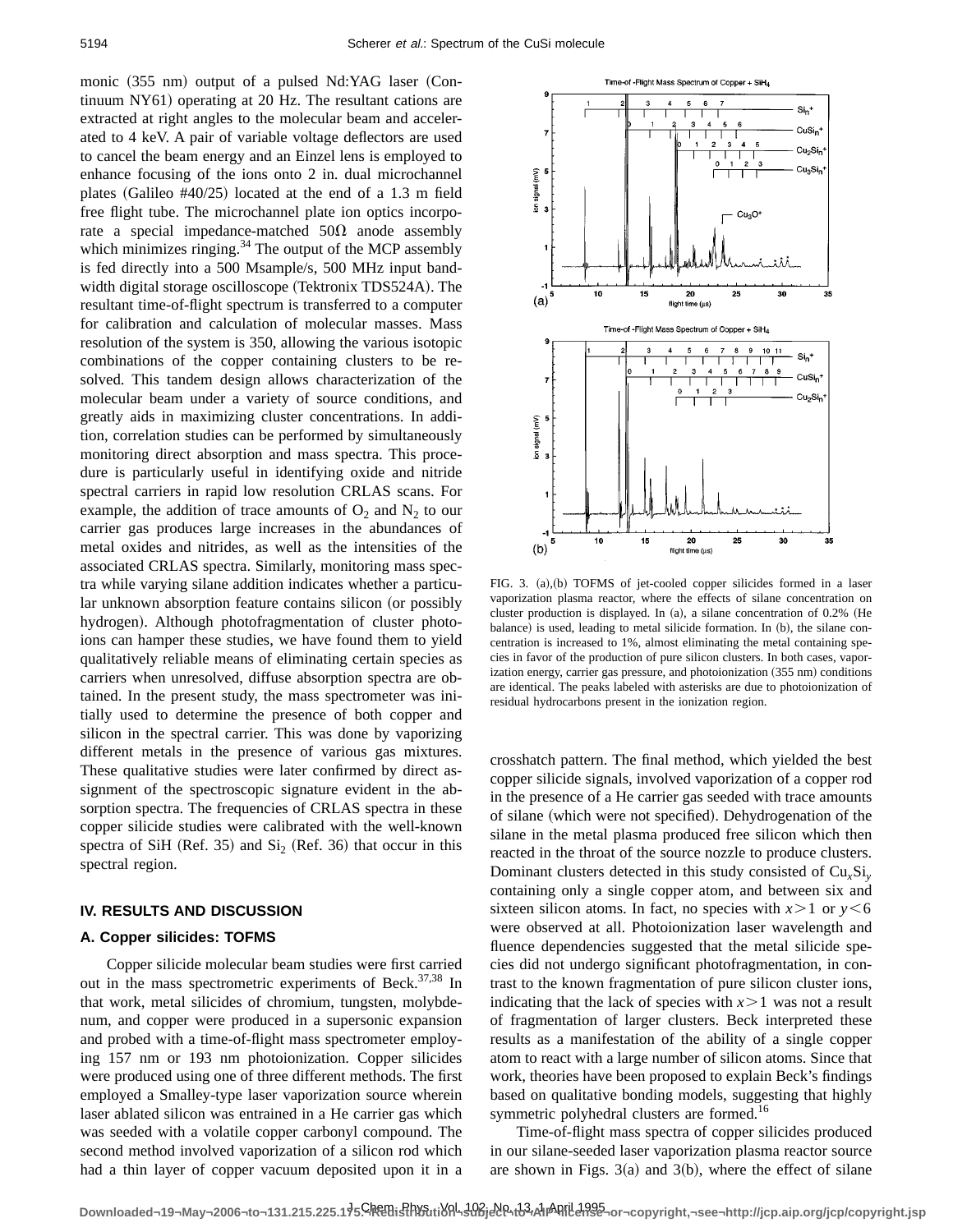concentration on cluster production is exhibited. In contrast to the results of Beck's work, we observe Cu*x*Si*<sup>y</sup>* species containing up to three copper atoms and as many as nine silicon atoms. Moreover, we also observe copper silicide clusters with fewer than six silicon atoms in high abundance, again in contrast to Beck's findings. Because the distribution of species evident in a mass spectrometric study will involve a convolution of source conditions, ionization cross sections, and possible photofragmentation dynamics, it is difficult to quantitatively explain the differences between experiments performed in different laboratories, especially when different photoionization wavelengths are employed. However, some qualitative conclusions can be drawn by comparing the mass spectra in Figs.  $3(a)$  and  $3(b)$  with those obtained by Beck. In Fig. 3(a), a silane concentration of  $\sim 0.2\%$  (He balance) is found to produce substantially more copper-containing species than those of Fig.  $3(b)$ , where the silane concentration has been increased to  $\sim$ 1%. Similarly, pure silicon species are increased in the case of high silane concentration, under the same source conditions. More importantly, the ratio of  $Cu<sub>x</sub>Si<sub>y</sub>$  to  $Si<sub>n</sub>$  species as a function of silane concentration suggests that the amount of copper vaporized is reduced by the addition of silane. This result would follow if dehydrogenation of silane actually degrades the average energy in the laser generated plasma which would otherwise be available for the atomization of copper. This possibility is supported by the change in the visual appearance of the metal silicide plasma as a function of silane concentration. As the silane concentration is increased, the normally bright green plasma becomes increasingly invisible, indicating a quenching in the vaporization region. If this were the case it would follow that, in the work of Beck, silane concentrations were so high as to prevent the efficient atomization of the copper, leading to copper silicides with only a single copper atom present. In fact, for all of the metals studied in that work, only a single metal atom is evident in all of the metal silicides produced. From these considerations, it appears that source conditions in the previous work are responsible for the cluster distributions produced, not a geometrical stabilization of preferred stoichiometries as postulated by some theoreticians  $(e.g., Ref. 16)$ .

Even if our metal silicide TOFMS spectra were distorted by photofragmentation processes, this would indicate the presence of even larger Cu*x*Si*<sup>y</sup>* species which, again, contain more than a single metal atom in the parent cluster. From our mass spectrometric data, it is clear that copper silicides of various stoichiometries are readily produced in our plasma reactor source, giving conclusive evidence for the existence of molecular metal silicides which contain several metal atoms. These results are important in the context of the solid phase studies, which suggest special properties for the different stoichiometric phases of metal silicides at the metal– silicon interface. $4-\bar{7}$  Another interesting feature evident in our mass spectra [Fig.  $3(a)$ ] is the exceptionally large mass peak corresponding to the metal oxide  $Cu<sub>3</sub>O$ . This peak is extremely small in our mass spectra of pure copper clusters generated in helium buffers, suggesting a possible catalytic mechanism involving silicon atoms or clusters. In the absorption spectra of CuSi presented in the following section, conditions which favored metal silicide production (both CuSi and larger Cu–silicides) also produced more intense absorption spectra for the CuSi diatom, as expected. These points underscore the sensitive role which source conditions play in generation of clusters and the subsequent limitations imposed on the interpretation of mass spectra.

#### **B. Electronic absorption spectra**

Cavity ringdown rovibronic spectra of the  $B\Sigma - X\Sigma$  system of CuSi were obtained in the UV–VIS region extending from 410 to 380 nm and consist of a single vibronic progression in the upper electronic state. Low and high resolution  $(0.3 \text{ cm}^{-1} \text{ and } 0.04 \text{ cm}^{-1} \text{, respectively})$  spectral scans were performed with a pulsed dye laser operating on BBQ and PBBO dyes mixed in *p*-dioxane. We adopt the *B* label for the upper electronic state based on the fact that our electronic origin is too high in energy to correspond to the first excited state asymptotes of either the copper or silicon atom, taking into account estimated upper and lower state well depths. Although we have measured absorption features farther to the red, which, again, are only present under conditions which favor copper silicide production, we have not yet been able to definitively assign them to the CuSi diatom, due to the lower signal to noise ratio of those spectra.

In the  $B - X$  "blue" band system presented in this paper, a total of eight vibronic bands have been obtained, seven of which exhibit measurable vibrational isotope shifts. The bandhead frequencies of the lighter isotope  $(^{63}Cu^{28}Si)$  were fit to the standard expression

$$
\nu = \nu_0 + \omega'_{\epsilon} (v' + 1/2) + \omega'_{\epsilon} \chi'_{\epsilon} (v' + 1/2)^2, \tag{2}
$$

where  $\nu_0$  represents the transition energy from the lowest vibrational level of the lower electronic state to the bottom of the upper electronic well. Although attempts were made to increase population in the excited vibrational levels of the ground electronic state (decreasing gas pressure, increasing vaporization energy, etc.), no hotband spectra were obtained, presumably due to the efficient vibrational cooling that is obtained in the expansion. High resolution scans yielded rotationally resolved spectra, allowing determination of the rotational constants and associated bond lengths of the ground and upper electronic states. Accurate determination of the vibronic assignment in the upper state as well as confirmation of the spectral carrier was facilitated with the measured isotope shifts.

#### **C. Vibronic isotope shifts**

In the harmonic approximation, the vibrational frequency of a diatomic molecule is dictated by the square root of the ratio of the force constant to the reduced mass. Therefore, the ratio of the vibrational frequencies of any given pair of isotopes uniquely determines the quantity  $\rho$ , which is the square root of the ratio of the reduced masses. Extending this concept to include anharmonic terms, $39$  the vibrational term values expected for the heavier isotope in a given electronic well are given by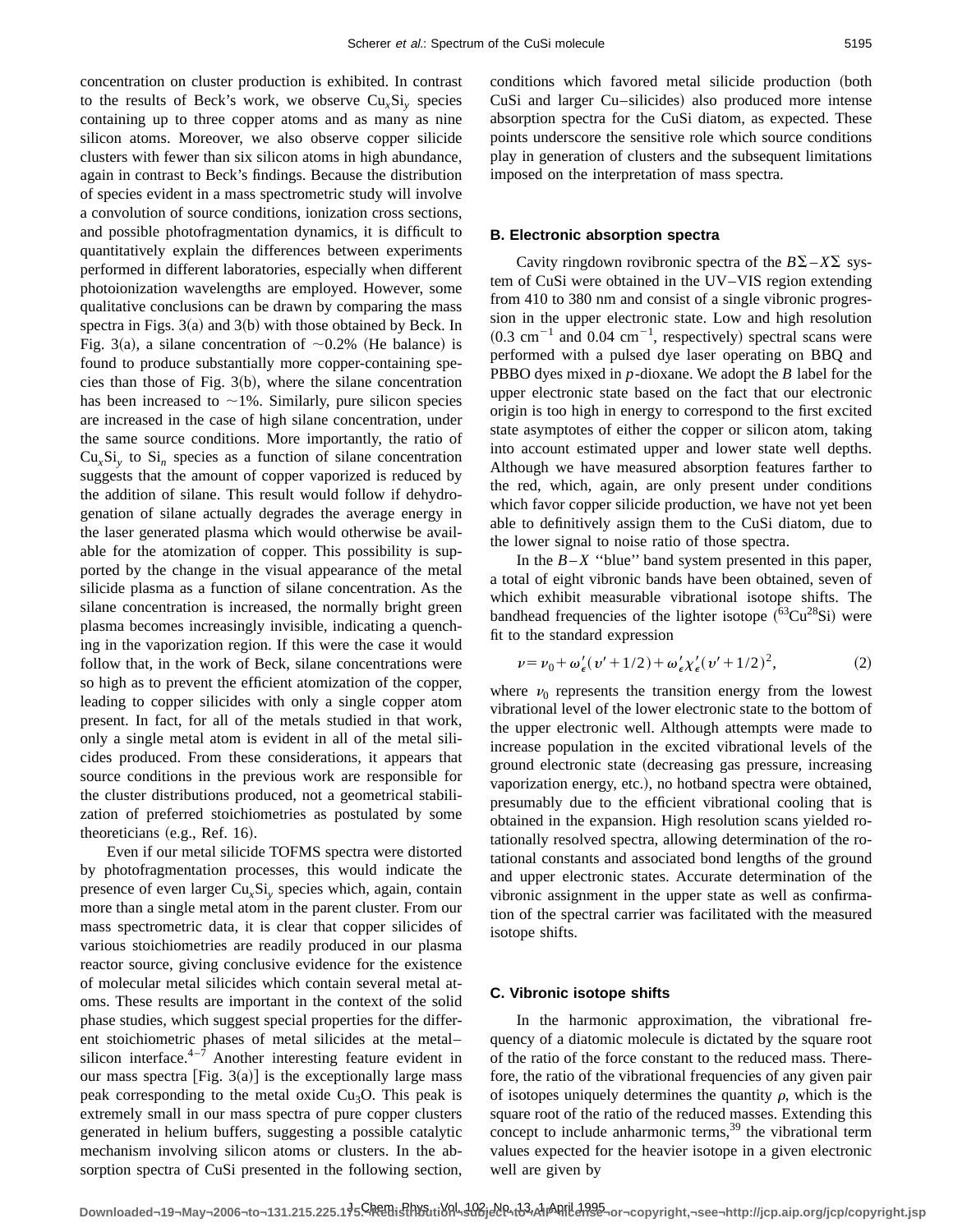

FIG. 4. Low resolution scan  $(\sim 0.3 \text{ cm}^{-1})$  of the 4-0 vibronic band of the  $B<sup>2</sup>\Sigma - X<sup>2</sup>\Sigma$  system of CuSi. In this scan, the two most abundant isotopes of the CuSi molecule lead to two prominant bandheads. Analysis of the observed splitting for each vibronic band allows an unambiguous assignment. FIG. 5. A plot of predicted vs measured isotope splittings serves as a check

$$
G^{(i)} = \rho \omega_{\epsilon}(v + 1/2) - \rho^2 \omega_{\epsilon} \chi_{\epsilon}(v + 1/2)^2
$$
  
+  $\rho^3 \omega_{\epsilon} \gamma_{\epsilon}(v + 1/2)^3 - \cdots,$  (3)

where *v* is the vibrational quantum number and  $\omega_{\epsilon} \chi_{\epsilon}$  and  $\omega_{\epsilon}\gamma_{\epsilon}$  are anharmonic constants. Keeping terms only through  $\rho^2$  and labeling upper and lower electronic states with  $'$  and  $\%$ , the predicted isotope shift for transitions out of the ground vibrational level of the lower electronic state is

$$
\Delta \nu = \nu - \nu^{(i)} = (1 - \rho) \omega'_{\epsilon} (\nu' + 1/2) - (1 - \rho^2) \omega'_{\epsilon} \chi'_{\epsilon} (\nu' + 1/2)^2 - [(1 - \rho) \omega''_{\epsilon}/2 - (1 - \rho^2) \omega''_{\epsilon} \chi''_{\epsilon}/4], \qquad (4)
$$

where  $v^{(i)}$  is the vibronic band energy of the heavier isotope. From the above expression, it is evident that the magnitude of the observed isotope shifts will be determined from the upper and lower state molecular constants and vibronic assignments. Comparison of predicted splittings based on measured molecular constants allows a direct test of a given vibronic assignment, for a given  $\rho$ . Using the values  $\omega'_{\epsilon}$  and  $\omega'_\epsilon \chi'_\epsilon$  obtained from the upper state vibrational fit, the isotope shifts (excluding the term in brackets) can be predicted. At this point, it is worth noting that even though the lower state vibrational frequency is not directly measured in these studies, it can be inferred from the determination of the term in brackets, which is the zero point isotope splitting of the lower electronic state. This is accomplished by plotting the predicted isotope shifts for a given vibronic assignment vs the measured values and varying the assignment until a slope near unity is achieved. When this is done, the *y*-intercept determines the zero point splitting of the ground state. Excluding the anharmonic term, the ground state vibrational frequency can then be calculated with reasonable accuracy, assuming that the anharmonic contribution is small.

Typical low resolution CRLAS spectra of the *B*–*X* system of CuSi are shown in Fig. 4, where the 4-0 vibronic band is shown. Evident in the 4-0 band is a double bandhead signature which is also is seen in seven of the eight vibronic bands obtained in this study. This bandhead spacing is a manifestation of the two naturally abundant isotopic CuSi species, with a regular increase in the bandhead spacing extending towards the blue. From the two naturally abundant



of a given vibronic assignment. When the slope of the graph is unity, the *y*-intercept represents the splitting associated with the zero point isotope splitting of the ground electronic state. From this value, the vibrational frequency of the ground electronic state can be estimated.

isotopes of the copper atom  $(^{63}Cu; ^{65}Cu=69:31)$  and the single dominant isotope of the silicon atom  $(^{28}Si.^{29}Si.^{30}Si$ =92:5:3), two isotopomers  $^{63}Cu^{28}Si$  and  $^{65}Cu^{28}Si$  are expected to dominate the observed spectra. In fact, with our current signal to noise ratio we are not able to discern features due to the less abundant isotopic species of silicon. Therefore, for the two most abundant molecular isotopes,  $\rho$ =0.995 254.

Using the values obtained from the vibrational fit for the upper state (see Table III), the predicted isotope shifts, including the constant zero point term, were calculated for different upper state vibrational assignments. The results of the best fit are shown in Fig. 5, wherein the predicted shifts are plotted against the measured values. From this analysis, wherein a slope of nearly unity is obtained, we conclude that the spectral carrier is in fact CuSi, with the corresponding vibronic assignment as given in Table II. Using the *y*-intercept obtained from the fit of Fig. 5 and ignoring anharmonicity in the lower state, the lower state vibrational frequency can be calculated. Rigorously, the origins of the bands for the two different isotopes would be used for the measured isotope shifts, instead of the bandhead positions. Because of spectral congestion in the rotationally resolved bands, this was not possible and therefore introduces a small systematic error to the measured values obtained in this study. This fact, together with neglecting the possibility of a

TABLE II. Bandhead positions for the *B*–*X* vibronic system of CuSi.

| Assignment $(v'-v')$ | Bandhead $(cm-1)$ |
|----------------------|-------------------|
| $0-0$                | 24 502.5          |
| $1-0$                | 24 774.1          |
| $2 - 0$              | 25 041.5          |
| $3-0$                | 25 302.7          |
| $4-0$                | 25 556.8          |
| $5-0$                | 25 807.1          |
| $6-0$                | 26 051.2          |
| $7-0$                | 26 289.7          |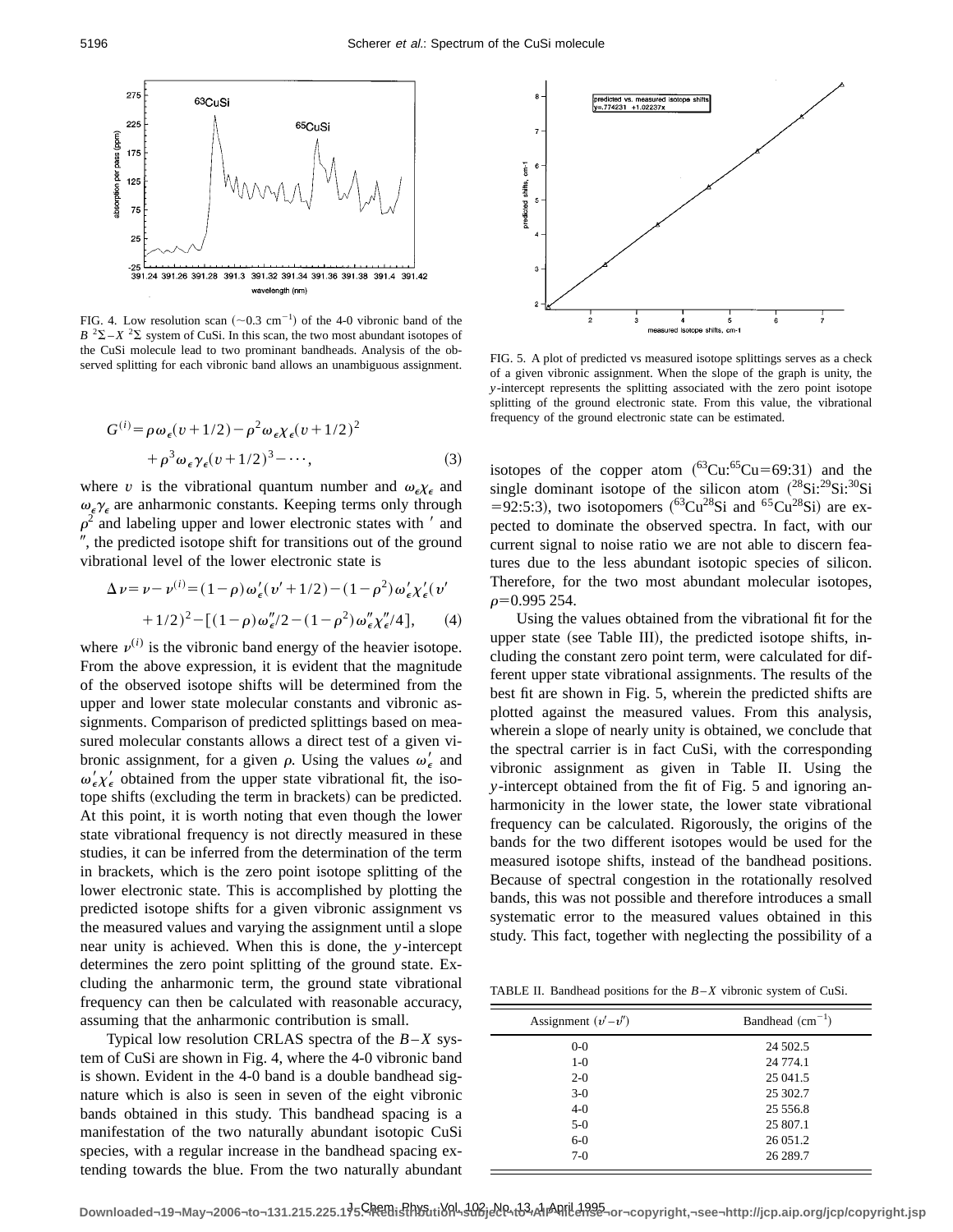TABLE III. Molecular constants for the  $B-X$  system of CuSi.<sup>a</sup>

|                   | $X^2\Sigma$          | $B^2\Sigma$  |
|-------------------|----------------------|--------------|
| $\nu_{00}$        |                      | 24 501.6     |
| $B_e$             | $B_0 = 0.164$ 80(21) | 0.1295(5)    |
| $r_e$ (Å)         | $(r_0)$ 2.298        | 2.60         |
| $\alpha_e$        | na                   | 0.0021(5)    |
| $D_e\times 10^7$  | $(D_0)$ 1.64 (est)   | $1.12$ (est) |
| $\omega_e$        | 330(15)              | 277.92(4)    |
| $\omega_e \chi_e$ | na                   | 2.818        |

<sup>a</sup>Unless indicated, all constants are given in  $cm^{-1}$ .

large lower state anharmonicity, introduces conservatively large error bars to the calculated lower state vibrational frequency, as indicated in Table III. Only with the direct measurement of vibrational hot bands could accurate values for  $\omega_{\epsilon}^{\prime\prime}$  and  $\omega_{\epsilon}^{\prime\prime} \chi_{\epsilon}^{\prime\prime}$  be obtained. However, the value of  $\omega_{\epsilon}^{\prime\prime}$  obtained in this fashion, when compared to the rotational constants presented later, is found to be consistent with Badger's rule, viz.,  $r_{\epsilon}^2 \propto \omega_{\epsilon}^{-1}$ .

# **D. Rotational analysis**

Of the eight vibronic bands measured, two have been rotationally analyzed to yield rotational constants for the ground and excited electronic states of the lighter isotope. From molecular orbital considerations discussed earlier combined with the fact that the observed spectra exhibited no Q-branches, the bands were fit as  ${}^{2}\Sigma - {}^{2}\Sigma$  transitions. Term values for the two spin–rotation states are given by the expressions

$$
F_1 = B_v N(N+1) + \gamma N/2
$$
 + distortion terms

and

$$
F_2 = B_v N(N+1) - \gamma (N+1)/2 + \text{distortion terms}, \qquad (5)
$$

where  $B_y$  is the rotational constant for a given vibrational level, *N* is the rotational quantum number, and  $\gamma$  is the spin– rotation constant, which is typically much less than  $B_y$  and may be positive or negative. $40$  The resulting rovibronic band



FIG. 6. Detail of the six possible rotational branches of a  ${}^{2}\Sigma - {}^{2}\Sigma$  band. The signature of such a system is a splitting of each rotational line which increases linearly with *N*, the rotational quantum number. Because the splitting is not resolved in this scan, the band fits equally well to a  ${}^{1}\Sigma - {}^{1}\Sigma$ system.



FIG. 7. Rotationally resolved CRLAS spectra of the 1-0 vibronic band of the  $B-X$  system of CuSi, with the assignment as indicated. The bandhead due to the heavier isotope  $(65CuSi)$  is indicated with an arrow. In this scan, 16 laser shots are averaged per wavelength point, with a step size of  $\sim$ 1/3 that of the  $0.04 \text{ cm}^{-1}$  laser bandwidth. Total acquisition time for this 18  $cm^{-1}$  scan is 15 min.

structure is shown in Fig. 6 and consists of six branches, including two *R*-branches, two *P*-branches, and two very weak ''satellite'' Q-branches. The signature of such a band system will be a splitting of each of the rotational lines into a doublet, the splitting of which will increase linearly with *N*. In our case, due to the limited bandwidth of our probe laser  $(0.04 \text{ cm}^{-1})$ , this splitting is not expected to become resolved, except for very high *N*, where a broadening of the lines might become apparent. For this reason, in the fits that follow, the constant  $\gamma$  is set equal to zero. This leads to a band system which essentially looks the same as a  ${}^{1}\Sigma - {}^{1}\Sigma$ system. Similarly, attempts to include the distortion constant  $D<sub>e</sub>$  in the fits that follow led to either negative distortion constants or values with unacceptable uncertainties. The reason for this is easily seen when the Kratzer relation<sup>41</sup> is employed to estimate the magnitude of *De* ,

$$
D_e = 4B_e^3/\omega_\epsilon^2. \tag{6}
$$

For the upper electronic state, using the experimentally determined constants in Table III, this leads to an estimate of  $D_e \cong 1.15 \times 10^{-7}$  cm<sup>-1</sup>, which, even for *N*=20, leads to a correction of only  $\sim 0.02$  cm<sup>-1</sup>, or roughly 1/2 of our laser bandwidth. For this reason, estimates of  $D'_e$  and  $D''_e$  in the table are derived using the Kratzer relation, while these terms were set equal to zero in the rotational fits. Setting distortion constants in the fits to the estimated values produced insignificant changes to the constants otherwise obtained and are therefore not included. Figure 7 shows the rotationally resolved spectra of the 1-0 band with the rotational assignment as indicated. The bandhead due to the heavier isotope 65CuSi is indicated with an arrow. One feature common to all of the observed bands is the rapid bandhead formation in the *R*-branch, consistent with a large decrease in vibrational frequency and increase in bond length upon excitation into the upper electronic state. Line positions for the two fitted bands  $(1-0$  and  $2-0)$  are available from the authors. The derived constants are listed in Table III. Because no transitions were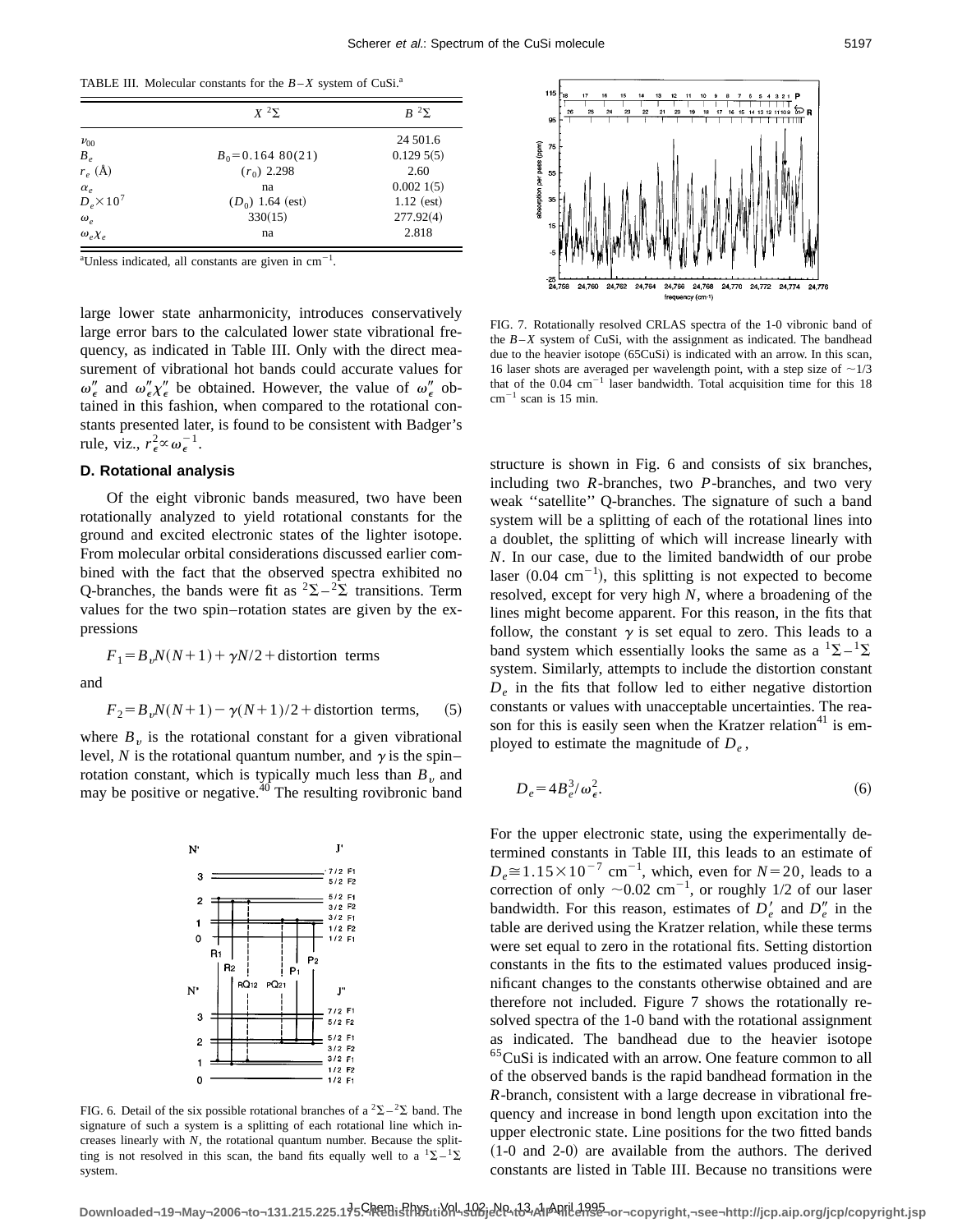measured out of excited vibrational levels of the ground vibrational state,  $\alpha''_e$  could not be determined. Using the constants obtained in the vibrational fit of the upper state, the corresponding well depth can be qualitatively estimated with the relation (for Morse oscillators)

$$
D^e = \omega_\epsilon^2 / 4 \omega_{\epsilon} \chi_\epsilon. \tag{7}
$$

Comparison of the experimentally determined molecular constants of CuSi with those predicted for NiSi in the *ab initio* study of Shim and Gingerich<sup>18</sup> and Haberlandt<sup>19</sup> provide a consistent picture of the bonding in these two transition metal silicides. In both species, bonding between the metal and silicon atom is primarily of  $s\sigma$  character, as expected for a copper compound. Using the predicted bond length for NiSi from Ref. 18, a rotational constant for NiSi of  $0.18$  cm<sup>-1</sup> would be expected for the ground state, slightly larger than the  $0.165$  cm<sup>-1</sup> constant experimentally determined for CuSi. This result suggests the copper species is less tightly bound than the nickel species, implying a small additional bonding contribution from the open Ni *d*-orbital.

Finally, the experimentally determined ground state CuSi dissociation energy of  $2.36$  eV (Ref. 42) is consistent with the value one might estimate from this experimental work, based on a comparison of the  $278 \text{ cm}^{-1}$  upper state frequency (and 0.849 eV well depth) vs the 330  $cm^{-1}$  lower state frequency. This 2.36 eV value, however, is substantially smaller than the experimentally determined dissociation energy of NiSi, which was found to be  $3.26(17)$  eV.<sup>43</sup> In contrast, the predicted binding energies for NiSi of Ref.  $19$   $(1.89)$  $eV$ ) and Ref. 18 (1.13  $eV$ ) are both substantially smaller than the experimental value obtained in the above referenced mass spectrometric work. Resolution of these discrepancies requires detailed ground state information for both NiSi and CuSi. This comparison of well depth, therefore, is quite approximate due to the lack of lower state information obtained in this experimental work. Direct measurement of the lower state vibrational frequency and anharmonicity would obviously facilitate these comparisons. Comparison of the vibrational frequency of CuSi with the experimentally determined frequency for the AuSi diatom  $(391 \text{ cm}^{-1})$  (Ref. 44) underscores the importance of the *d*-orbital contributions to overall bonding as one proceeds down the Periodic Table. $3$  Consistent with the larger vibrational frequency, the binding energy of AuSi  $(3.3 \text{ eV})$  (Ref. 45) is substantially larger than either NiSi or CuSi.

## **V. SUMMARY**

The first gas phase spectrum of copper silicide has been obtained with the CRLAS technique, employing a laser vaporization plasma reactor source. Rovibronic spectra have been fit to yield molecular constants for the ground and excited  ${}^{2}\Sigma$  states. Measured vibronic isotope shifts have allowed definitive assignment of the progressions observed in the upper electronic state and have verified the spectral carrier as CuSi. In addition to the absorption spectra obtained in this initial application of CRLAS to the study of metal silicides, time-of-flight mass spectra have been presented which conclusively demonstrate for the first time the existence of molecular silicide species containing multiple copper atoms, in direct contrast to the earlier experimental results of Beck. This has important implications for solid state findings and future work. In the case of CuSi, this study suggests the spontaneous formation of copper silicides from ground state copper and silicon atoms, consistent with the appearance of silicide formation in low annealing temperature  $({\sim}300 \text{ K})$ solid state experiments. Comparison of these CuSi experimental results with the *ab initio* studies of NiSi indicate the similarities of the chemical bonds formed between the two metal and silicon species, and underscore the need for more experimental and theoretical work on these important systems.

### **ACKNOWLEDGMENTS**

This work was supported by the Air Force Office of Scientific Research (Grant No. F49620-93-1-0278). Equipment was provided by the National Science Foundation (Grant No. CHE-9123335). J. J. Scherer thanks IBM for a predoctoral fellowship awarded during part of this research work.

- $1 M. M.$  Kappes, Chem. Rev. **88**, 369 (1988).
- $2^2$ M. D. Morse, Chem. Rev. 86, 1049 (1986).
- 3See, e.g., S. P. Walch and C. W. Bauschlicher, Jr., *Comparison of Ab Initio* Quantum Chemistry with Experiment for Small Molecules (Reidel, New York, 1985), pp. 17-51.
- $4$ A. L. Cabrera, J. F. Kirner, and J. N. Armor, J. Mater. Res. 6, 71 (1990).
- <sup>5</sup> S. Hymes, S. P. Muraka, C. Shepard, and W. A. Langford, J. Appl. Phys. **71**, 4623 (1992).
- 6M. Setton, J. Van der Spiegel, and B. Rothman, Appl. Phys. Lett. **57**, 357  $(1990).$
- 7R. Padiyath, J. Seth, S. V. Babu, and L. J. Matienzo, J. Appl. Phys. **73**, 2326 (1993).
- <sup>8</sup>K. N. Tu, Appl. Phys. Lett. **27**, 221 (1975).
- <sup>9</sup> A. Hiraki, Surf. Sci. **168**, 74 (1986).
- <sup>10</sup>M. O. Aboelfotoh and L. Krusin-Elbaum, J. Appl. Phys. **70**, 3382 (1991).
- $^{11}$  M. O. Aboelfotoh, A. Cros, B. G. Stevenson, and K. N. Tu, Phys. Rev. B **41**, 9819 (1990).
- 12See, e.g., M. D. Morse, J. B. Hopkins, P. R. R. Langridge-Smith, and R. E. Smalley, J. Chem. Phys. **79**, 5316 (1983).
- 13See, e.g., E. A. Rholfing, and J. J. Valentini, Chem. Phys. Lett. **126**, 113 (1986); R. H. Page and C. S. Gudemann, J. Chem. Phys. 94, 39 (1991).
- 14See, e.g., C. R. Wang, S. Pollock, and M. M. Kappes, Chem. Phys. Lett. **166**, 26 (1990).
- 15A. O'Keefe, J. J. Scherer, A. L. Cooksy, R. Sheeks, J. Heath, and R. J. Saykally, Chem. Phys. Lett. **172**, 214 (1990).
- <sup>16</sup>R. B. King, Z. Phys. D **18**, 189 (1991).
- <sup>17</sup> I. Shim, J. E. Kingcade, Jr., and K. A. Gingerich, Z. Phys. D **7**, 261  $(1987).$
- <sup>18</sup> I. Shim and K. A. Gingerich, Z. Phys. D **16**, 141 (1990).
- <sup>19</sup> H. Haberlandt, Chem. Phys. **138**, 315 (1989).
- 20M. D. Morse, G. P. Hansen, P. R. R. Langridge-Smith, Lan-Sun Zheng, M. E. Geusic, D. L. Michalopoulos, and R. E. Smalley, J. Chem. Phys. **80**, 5400 (1984).
- <sup>21</sup> E. M. Spain and M. D. Morse, J. Chem. Phys. **97**, 4605 (1992).
- 22G. A. Bishea, C. A. Arrington, J. M. Behm, and M. D. Morse, J. Chem. Phys. 95, 8765 (1991).
- <sup>23</sup>G. Herzberg, *Spectra of Diatomic Molecules* (Van Nostrand, New York, 1953), Chap. VI D.
- <sup>24</sup> A. O'Keefe, and D. A. G. Deacon, Rev. Sci. Instrum. **59**, 2544 (1988); see also A. J. Ramponi, F. P. Milanovich, T. Kan, and D. Deacon, Appl. Opt. 27, 4606 (1988); J. M. Herbelin, J. A. McKay, M. A. Kwok, R. H. Ueunten, D. S. Urevig, D. J. Spencer, and D. J. Benard, *ibid.* **19**, 144 (1980); J. M. Herbelin and J. A. McKay, *ibid.* **20**, 3341 (1980); D. Z. Anderson, J. C. Frisch, and C. S. Masser, *ibid.* **23**, 1238 (1984).
- 
- <sup>25</sup> D. Romanini and K. K. Lehmann, J. Chem. Phys. **99**, 6287 (1993).
- $^{26}$ M. Lester *et al.* (private communication).